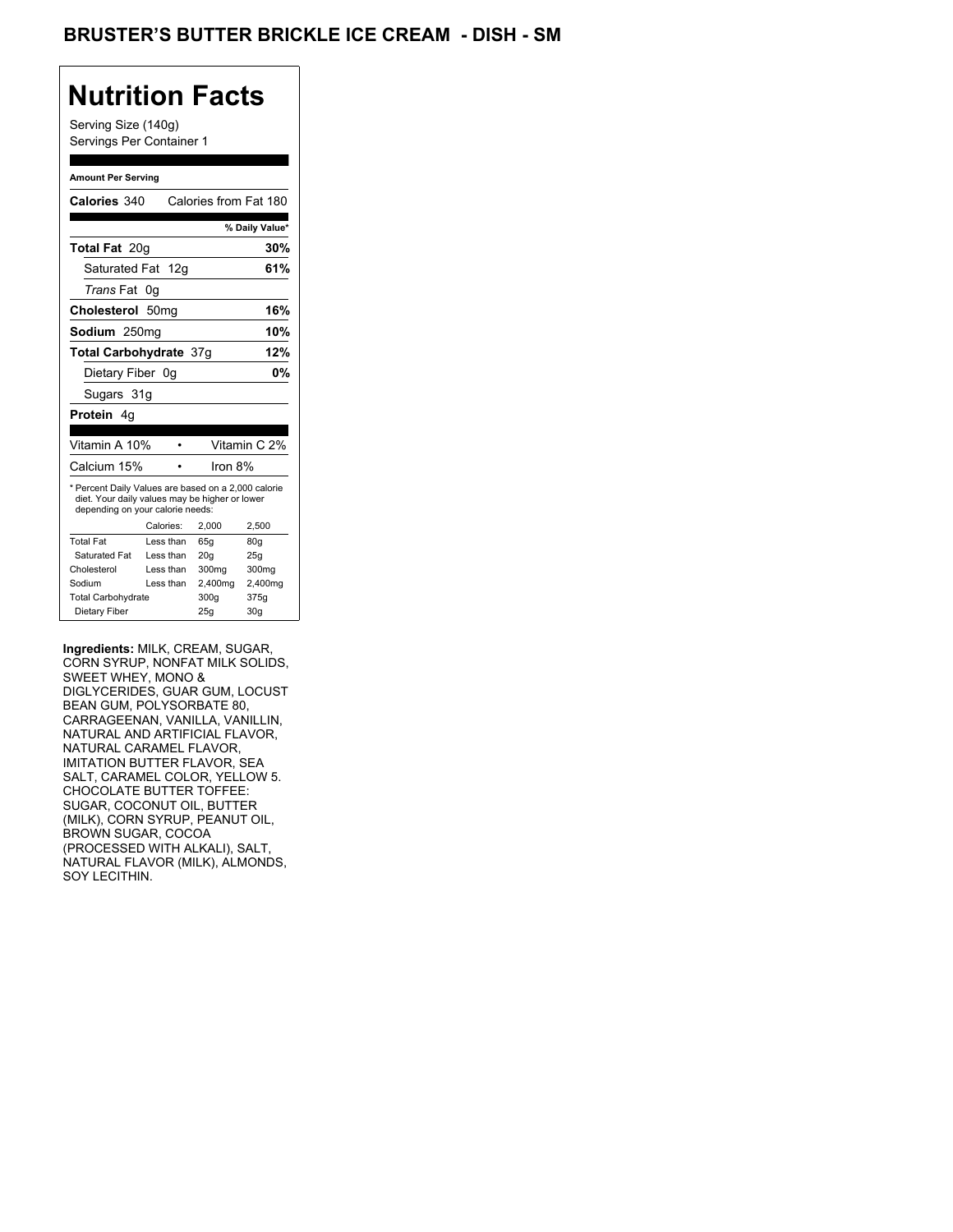## BRUSTER'S BUTTER BRICKLE ICE CREAM - DISH - REG

## Nutrition Facts

Serving Size (210g) Servings Per Container 1

### Amount Per Serving

| Calories 510                                                                                                                              |           | Calories from Fat 270 |                |
|-------------------------------------------------------------------------------------------------------------------------------------------|-----------|-----------------------|----------------|
|                                                                                                                                           |           |                       | % Daily Value* |
| Total Fat 30g                                                                                                                             |           |                       | 46%            |
| Saturated Fat 18g                                                                                                                         |           |                       | 91%            |
| Trans Fat                                                                                                                                 | 0g        |                       |                |
| Cholesterol 70mg                                                                                                                          |           |                       | 24%            |
| Sodium 370mg                                                                                                                              |           |                       | 16%            |
| Total Carbohydrate 56g                                                                                                                    |           |                       | 19%            |
| Dietary Fiber 0g                                                                                                                          |           |                       | 0%             |
| Sugars 47g                                                                                                                                |           |                       |                |
| Protein<br>6a                                                                                                                             |           |                       |                |
|                                                                                                                                           |           |                       |                |
| Vitamin A 15%                                                                                                                             |           |                       | Vitamin C 4%   |
| Calcium 20%                                                                                                                               |           | Iron 10%              |                |
|                                                                                                                                           |           |                       |                |
| * Percent Daily Values are based on a 2,000 calorie<br>diet. Your daily values may be higher or lower<br>depending on your calorie needs: |           |                       |                |
|                                                                                                                                           | Calories: | 2,000                 | 2.500          |
| <b>Total Fat</b>                                                                                                                          | Less than | 65g                   | 80q            |
| Saturated Fat                                                                                                                             | Less than | 20 <sub>q</sub>       | 25q            |
| Cholesterol                                                                                                                               | Less than | 300mg                 | 300mg          |
| Sodium                                                                                                                                    | Less than | 2,400mg               | 2,400mg        |
| <b>Total Carbohydrate</b>                                                                                                                 |           | 300g                  | 375g           |

Ingredients: MILK, CREAM, SUGAR, CORN SYRUP, NONFAT MILK SOLIDS, SWEET WHEY, MONO & DIGLYCERIDES, GUAR GUM, LOCUST BEAN GUM, POLYSORBATE 80, CARRAGEENAN, VANILLA, VANILLIN, NATURAL AND ARTIFICIAL FLAVOR, NATURAL CARAMEL FLAVOR, IMITATION BUTTER FLAVOR, SEA SALT, CARAMEL COLOR, YELLOW 5. CHOCOLATE BUTTER TOFFEE: SUGAR, COCONUT OIL, BUTTER (MILK), CORN SYRUP, PEANUT OIL, BROWN SUGAR, COCOA (PROCESSED WITH ALKALI), SALT, NATURAL FLAVOR (MILK), ALMONDS, SOY LECITHIN.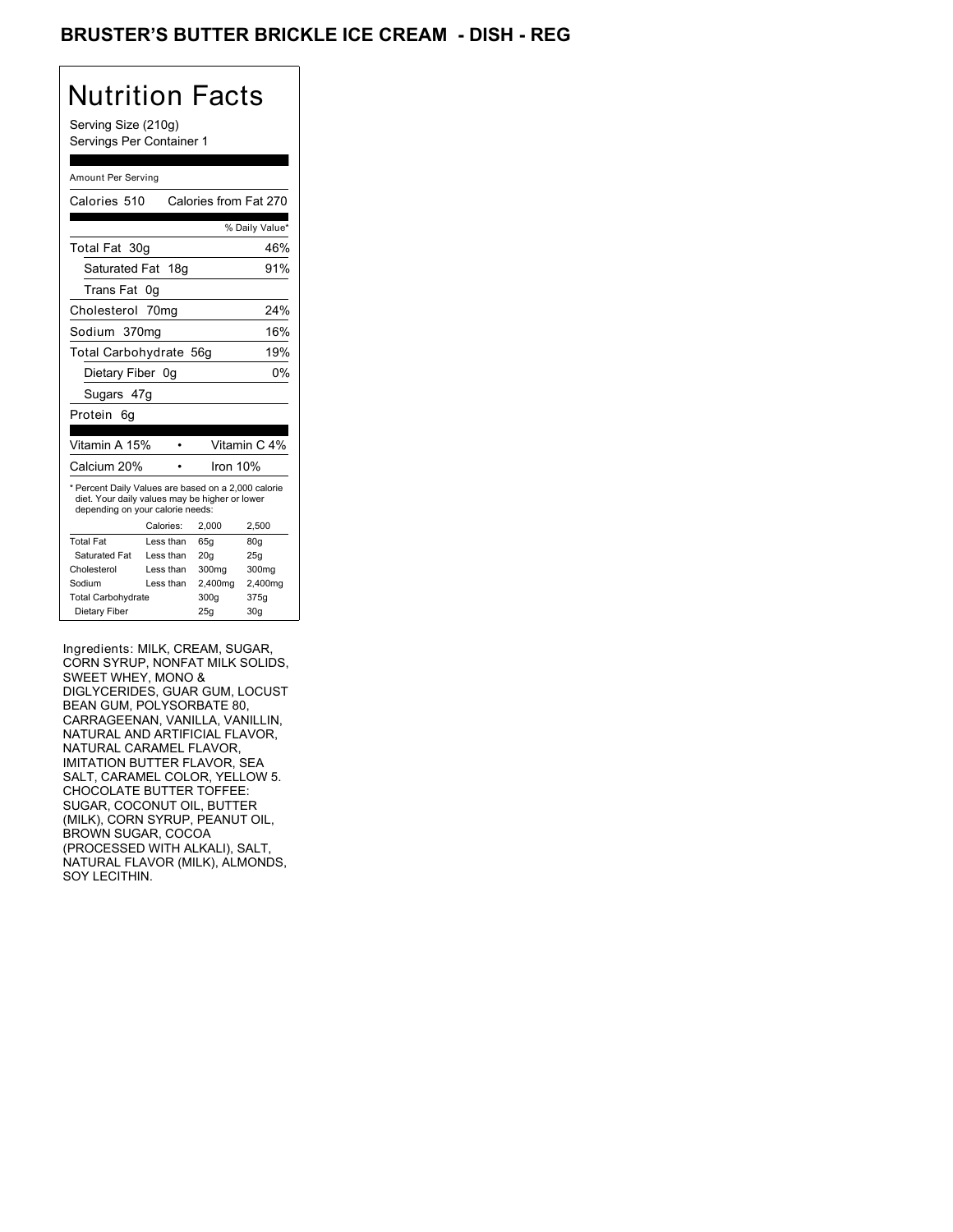## BRUSTER'S BUTTER BRICKLE ICE CREAM - DISH - LG

## Nutrition Facts

Serving Size (280g) Servings Per Container 1

### Amount Per Serving

| Calories 690                                                                                                                              |           | Calories from Fat 360 |                |
|-------------------------------------------------------------------------------------------------------------------------------------------|-----------|-----------------------|----------------|
|                                                                                                                                           |           |                       | % Daily Value* |
| Total Fat 39q                                                                                                                             |           |                       | 61%            |
| Saturated Fat 24g                                                                                                                         |           |                       | 122%           |
| Trans Fat                                                                                                                                 | 0g        |                       |                |
| Cholesterol                                                                                                                               | 95mq      |                       | 32%            |
| Sodium 500mg                                                                                                                              |           |                       | 21%            |
| Total Carbohydrate 75g                                                                                                                    |           |                       | 25%            |
| Dietary Fiber 0g                                                                                                                          |           |                       | 1%             |
| Sugars 62g                                                                                                                                |           |                       |                |
| Protein<br>8g                                                                                                                             |           |                       |                |
|                                                                                                                                           |           |                       |                |
| Vitamin A 25%                                                                                                                             |           |                       | Vitamin C 6%   |
| Calcium 25%                                                                                                                               |           | Iron 15%              |                |
| * Percent Daily Values are based on a 2,000 calorie<br>diet. Your daily values may be higher or lower<br>depending on your calorie needs: |           |                       |                |
|                                                                                                                                           | Calories: | 2,000                 | 2,500          |
| <b>Total Fat</b>                                                                                                                          | Less than | 65g                   | 80g            |
| Saturated Fat                                                                                                                             | Less than | 20q                   | 25q            |
| Cholesterol                                                                                                                               | Less than | 300 <sub>mq</sub>     | 300mg          |
| Sodium                                                                                                                                    | Less than | 2,400mg               | 2,400mg        |
|                                                                                                                                           |           |                       |                |
| <b>Total Carbohydrate</b>                                                                                                                 |           | 300q                  | 375g           |
| Dietary Fiber                                                                                                                             |           | 25q                   | 30q            |

Ingredients: MILK, CREAM, SUGAR, CORN SYRUP, NONFAT MILK SOLIDS, SWEET WHEY, MONO & DIGLYCERIDES, GUAR GUM, LOCUST BEAN GUM, POLYSORBATE 80, CARRAGEENAN, VANILLA, VANILLIN, NATURAL AND ARTIFICIAL FLAVOR, NATURAL CARAMEL FLAVOR, IMITATION BUTTER FLAVOR, SEA SALT, CARAMEL COLOR, YELLOW 5. CHOCOLATE BUTTER TOFFEE: SUGAR, COCONUT OIL, BUTTER (MILK), CORN SYRUP, PEANUT OIL, BROWN SUGAR, COCOA (PROCESSED WITH ALKALI), SALT, NATURAL FLAVOR (MILK), ALMONDS, SOY LECITHIN.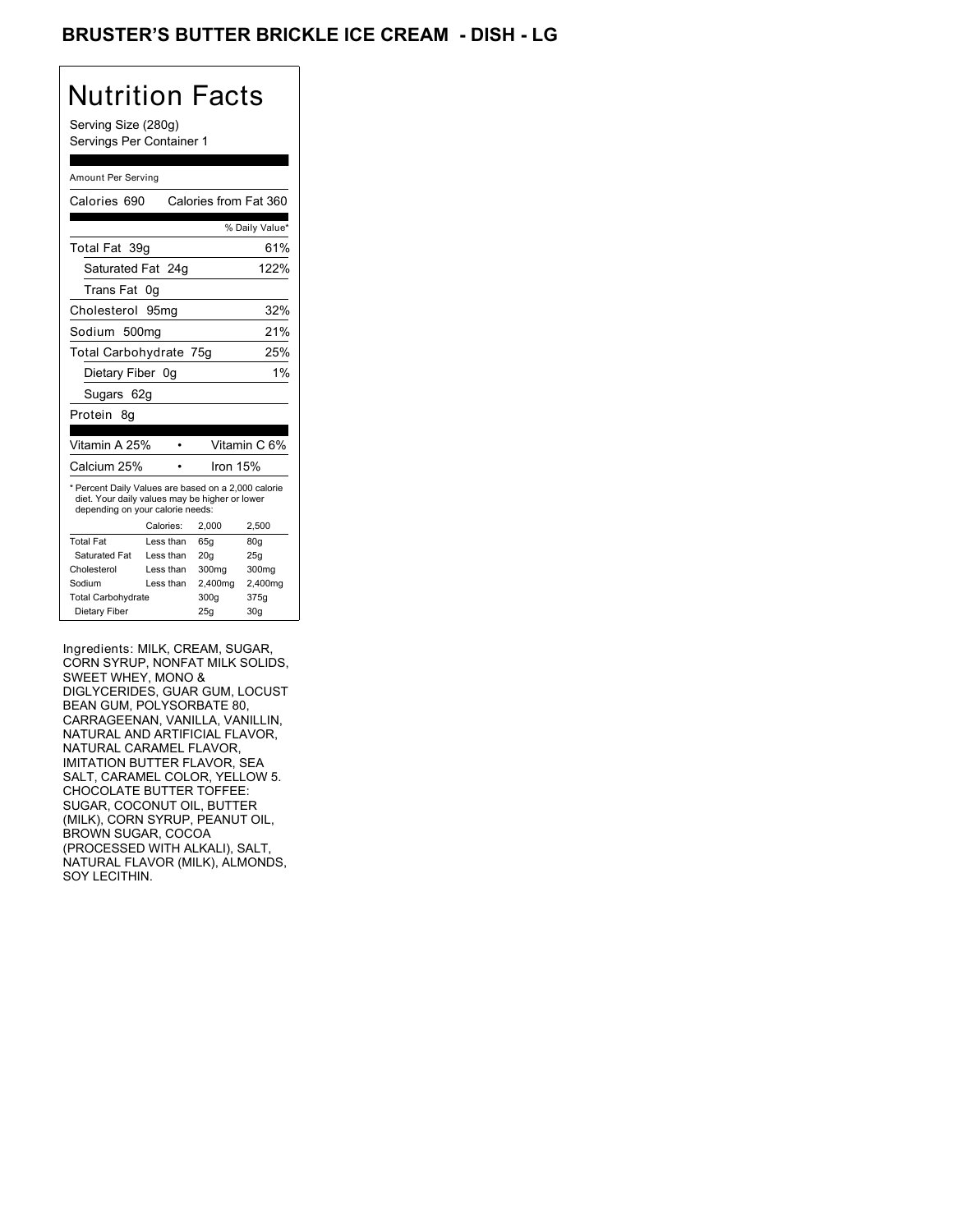## BRUSTER'S BUTTER BRICKLE ICE CREAM - SUGAR CONE - SM

## Nutrition Facts

Serving Size (153g) Servings Per Container 1

### Amount Per Serving

| Calories 390                                                                                                                              |                  |           | Calories from Fat 180 |                 |
|-------------------------------------------------------------------------------------------------------------------------------------------|------------------|-----------|-----------------------|-----------------|
|                                                                                                                                           |                  |           |                       | % Daily Value*  |
| Total Fat 20g                                                                                                                             |                  |           |                       | 31%             |
| Saturated Fat 12g                                                                                                                         |                  |           |                       | 61%             |
| Trans Fat                                                                                                                                 | 0g               |           |                       |                 |
| Cholesterol                                                                                                                               | 50 <sub>mq</sub> |           |                       | 16%             |
| Sodium 270mg                                                                                                                              |                  |           |                       | 11%             |
| Total Carbohydrate 49g                                                                                                                    |                  |           |                       | 16%             |
| Dietary Fiber 0g                                                                                                                          |                  |           |                       | 0%              |
| Sugars 34g                                                                                                                                |                  |           |                       |                 |
| Protein 4a                                                                                                                                |                  |           |                       |                 |
|                                                                                                                                           |                  |           |                       |                 |
| Vitamin A 10%                                                                                                                             |                  |           |                       | Vitamin C 2%    |
| Calcium 15%                                                                                                                               |                  |           | Iron $10%$            |                 |
| * Percent Daily Values are based on a 2,000 calorie<br>diet. Your daily values may be higher or lower<br>depending on your calorie needs: |                  |           |                       |                 |
|                                                                                                                                           |                  | Calories: | 2.000                 | 2.500           |
| <b>Total Fat</b>                                                                                                                          |                  | Less than | 65q                   | 80q             |
| Saturated Fat                                                                                                                             |                  | Less than | 20q                   | 25g             |
| Cholesterol                                                                                                                               |                  | Less than | 300 <sub>mq</sub>     | 300mg           |
| Sodium                                                                                                                                    |                  | Less than | 2,400mg               | 2,400mg         |
| <b>Total Carbohydrate</b>                                                                                                                 |                  |           | 300q                  | 375g            |
| Dietary Fiber                                                                                                                             |                  |           | 25q                   | 30 <sub>g</sub> |

Ingredients: MILK, CREAM, SUGAR, CORN SYRUP, NONFAT MILK SOLIDS, SWEET WHEY, MONO & DIGLYCERIDES, GUAR GUM, LOCUST BEAN GUM, POLYSORBATE 80, CARRAGEENAN, VANILLA, VANILLIN, NATURAL AND ARTIFICIAL FLAVOR, NATURAL CARAMEL FLAVOR, IMITATION BUTTER FLAVOR, SEA SALT, CARAMEL COLOR, YELLOW 5. CHOCOLATE BUTTER TOFFEE: SUGAR, COCONUT OIL, BUTTER (MILK), CORN SYRUP, PEANUT OIL, BROWN SUGAR, COCOA (PROCESSED WITH ALKALI), SALT, NATURAL FLAVOR (MILK), ALMONDS, SOY LECITHIN. SUGAR CONE: ENRICHED WHEAT FLOUR (ENRICHED WITH NIACIN, REDUCED IRON, THIAMIN MONONITRATE, RIBOFLAVIN, FOLIC ACID), TAPIOCA FLOUR, SUGAR, VEGETABLE SHORTENING (SOYBEAN AND/OR CANOLA OIL, MODIFIED PALM OIL, SOY LECITHIN, AND/OR PARTIALLY HYDROGENATED SOYBEAN OIL), OAT FIBER AND/OR VEGETABLE FIBER, SALT, CARAMEL COLOR, ARTIFICIAL FLAVOR, SOY LECITHIN.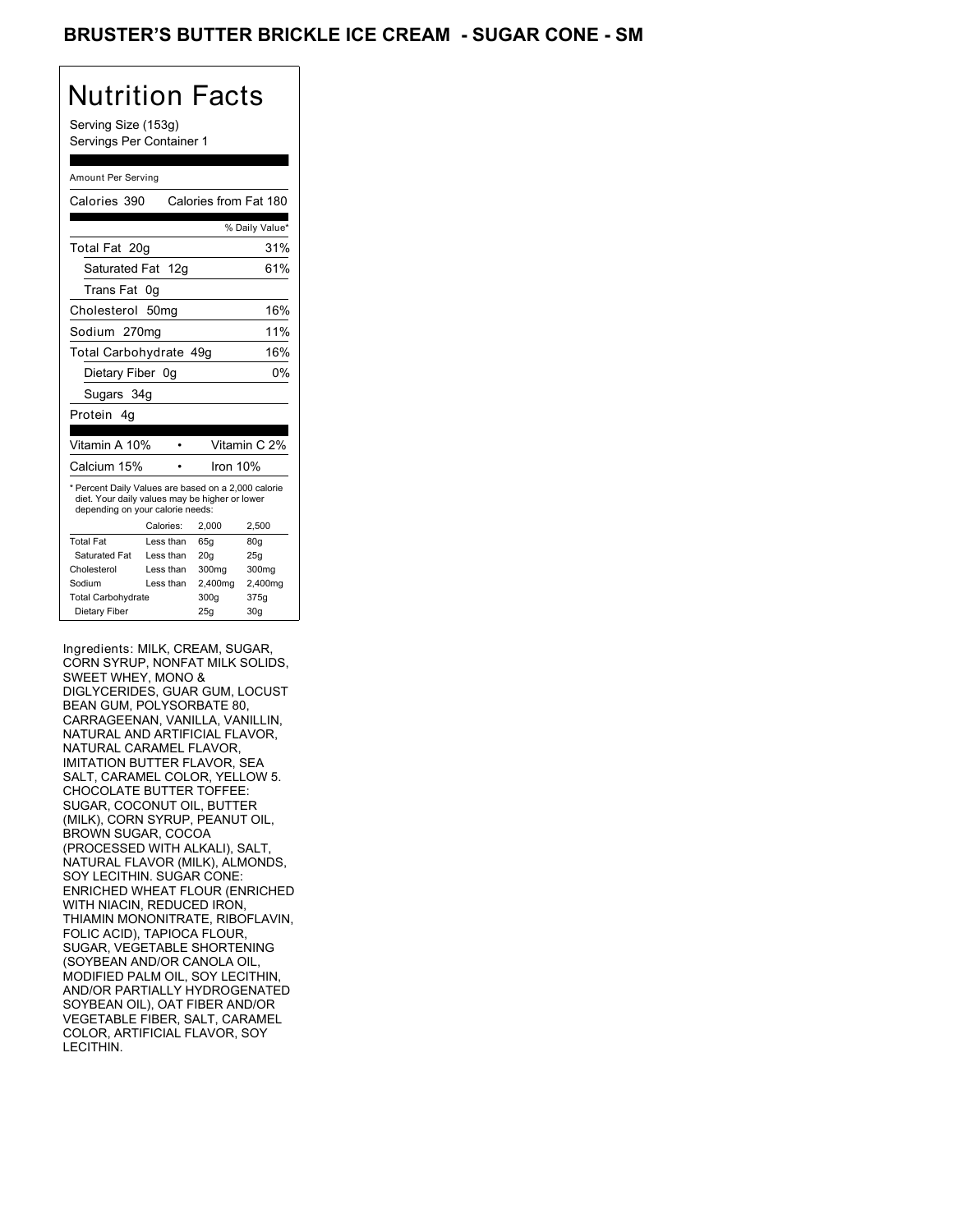## BRUSTER'S BUTTER BRICKLE ICE CREAM - SUGAR CONE - REG

# Nutrition Facts

Serving Size (223g) Servings Per Container 1

### Amount Per Serving

| Calories 570                                                                                                                              |           | Calories from Fat 270 |                 |
|-------------------------------------------------------------------------------------------------------------------------------------------|-----------|-----------------------|-----------------|
|                                                                                                                                           |           |                       | % Daily Value*  |
| Total Fat 30g                                                                                                                             |           |                       | 46%             |
| Saturated Fat 18g                                                                                                                         |           |                       | 91%             |
| Trans Fat                                                                                                                                 | 0g        |                       |                 |
| Cholesterol 70mg                                                                                                                          |           |                       | 24%             |
| Sodium 390mg                                                                                                                              |           |                       | 16%             |
| Total Carbohydrate 68g                                                                                                                    |           |                       | 23%             |
| Dietary Fiber 0q                                                                                                                          |           |                       | 0%              |
| Sugars 50g                                                                                                                                |           |                       |                 |
| Protein<br>6q                                                                                                                             |           |                       |                 |
|                                                                                                                                           |           |                       |                 |
| Vitamin A 15%                                                                                                                             |           |                       | Vitamin C 4%    |
| Calcium 20%                                                                                                                               |           | Iron 15%              |                 |
| * Percent Daily Values are based on a 2,000 calorie<br>diet. Your daily values may be higher or lower<br>depending on your calorie needs: |           |                       |                 |
|                                                                                                                                           | Calories: | 2.000                 | 2,500           |
| <b>Total Fat</b>                                                                                                                          | Less than | 65q                   | 80q             |
| Saturated Fat                                                                                                                             | Less than | 20q                   | 25q             |
| Cholesterol                                                                                                                               | Less than | 300mg                 | 300mg           |
| Sodium                                                                                                                                    | Less than | 2,400mg               | 2,400mg         |
| <b>Total Carbohydrate</b>                                                                                                                 |           | 300g                  | 375g            |
| Dietary Fiber                                                                                                                             |           | 25q                   | 30 <sub>g</sub> |

Ingredients: MILK, CREAM, SUGAR, CORN SYRUP, NONFAT MILK SOLIDS, SWEET WHEY, MONO & DIGLYCERIDES, GUAR GUM, LOCUST BEAN GUM, POLYSORBATE 80, CARRAGEENAN, VANILLA, VANILLIN, NATURAL AND ARTIFICIAL FLAVOR, NATURAL CARAMEL FLAVOR, IMITATION BUTTER FLAVOR, SEA SALT, CARAMEL COLOR, YELLOW 5. CHOCOLATE BUTTER TOFFEE: SUGAR, COCONUT OIL, BUTTER (MILK), CORN SYRUP, PEANUT OIL, BROWN SUGAR, COCOA (PROCESSED WITH ALKALI), SALT, NATURAL FLAVOR (MILK), ALMONDS, SOY LECITHIN. SUGAR CONE: ENRICHED WHEAT FLOUR (ENRICHED WITH NIACIN, REDUCED IRON, THIAMIN MONONITRATE, RIBOFLAVIN, FOLIC ACID), TAPIOCA FLOUR, SUGAR, VEGETABLE SHORTENING (SOYBEAN AND/OR CANOLA OIL, MODIFIED PALM OIL, SOY LECITHIN, AND/OR PARTIALLY HYDROGENATED SOYBEAN OIL), OAT FIBER AND/OR VEGETABLE FIBER, SALT, CARAMEL COLOR, ARTIFICIAL FLAVOR, SOY LECITHIN.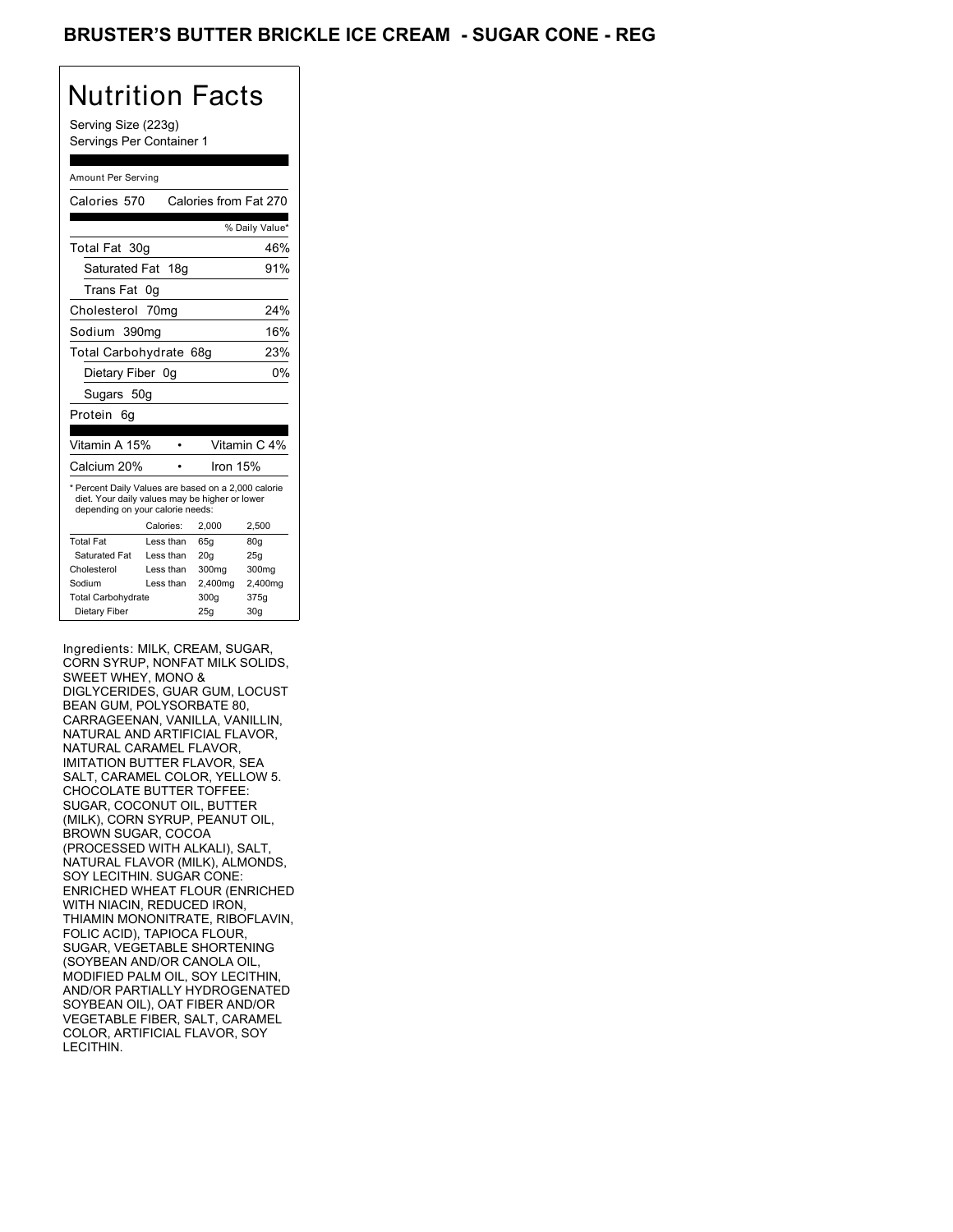## BRUSTER'S BUTTER BRICKLE ICE CREAM - SUGAR CONE - LG

## Nutrition Facts

Serving Size (293g) Servings Per Container 1

### Amount Per Serving

| Calories 740                                                                                                                              |           | Calories from Fat 360 |                |
|-------------------------------------------------------------------------------------------------------------------------------------------|-----------|-----------------------|----------------|
|                                                                                                                                           |           |                       | % Daily Value* |
| Total Fat 40q                                                                                                                             |           |                       | 61%            |
| Saturated Fat 24q                                                                                                                         |           |                       | 122%           |
| Trans Fat                                                                                                                                 | 0g        |                       |                |
| Cholesterol 95mg                                                                                                                          |           |                       | 32%            |
| Sodium 520mg                                                                                                                              |           |                       | 22%            |
| Total Carbohydrate 87g                                                                                                                    |           |                       | 29%            |
| Dietary Fiber 0g                                                                                                                          |           |                       | 1%             |
| Sugars 65g                                                                                                                                |           |                       |                |
| Protein<br>8q                                                                                                                             |           |                       |                |
|                                                                                                                                           |           |                       |                |
| Vitamin A 25%                                                                                                                             |           |                       | Vitamin C 6%   |
| Calcium 30%                                                                                                                               |           | Iron 20%              |                |
| * Percent Daily Values are based on a 2,000 calorie<br>diet. Your daily values may be higher or lower<br>depending on your calorie needs: |           |                       |                |
|                                                                                                                                           | Calories: | 2.000                 | 2,500          |
| <b>Total Fat</b>                                                                                                                          | Less than | 65q                   | 80g            |
| Saturated Fat                                                                                                                             | Less than | 20q                   | 25g            |
| Cholesterol                                                                                                                               | Less than | 300mg                 | 300mg          |
| Sodium                                                                                                                                    | Less than | 2,400mg               | 2,400mg        |
| <b>Total Carbohydrate</b>                                                                                                                 |           | 300g                  | 375g           |
| Dietary Fiber                                                                                                                             |           | 25q                   | 30q            |

Ingredients: MILK, CREAM, SUGAR, CORN SYRUP, NONFAT MILK SOLIDS, SWEET WHEY, MONO & DIGLYCERIDES, GUAR GUM, LOCUST BEAN GUM, POLYSORBATE 80, CARRAGEENAN, VANILLA, VANILLIN, NATURAL AND ARTIFICIAL FLAVOR, NATURAL CARAMEL FLAVOR, IMITATION BUTTER FLAVOR, SEA SALT, CARAMEL COLOR, YELLOW 5. CHOCOLATE BUTTER TOFFEE: SUGAR, COCONUT OIL, BUTTER (MILK), CORN SYRUP, PEANUT OIL, BROWN SUGAR, COCOA (PROCESSED WITH ALKALI), SALT, NATURAL FLAVOR (MILK), ALMONDS, SOY LECITHIN. SUGAR CONE: ENRICHED WHEAT FLOUR (ENRICHED WITH NIACIN, REDUCED IRON, THIAMIN MONONITRATE, RIBOFLAVIN, FOLIC ACID), TAPIOCA FLOUR, SUGAR, VEGETABLE SHORTENING (SOYBEAN AND/OR CANOLA OIL, MODIFIED PALM OIL, SOY LECITHIN, AND/OR PARTIALLY HYDROGENATED SOYBEAN OIL), OAT FIBER AND/OR VEGETABLE FIBER, SALT, CARAMEL COLOR, ARTIFICIAL FLAVOR, SOY LECITHIN.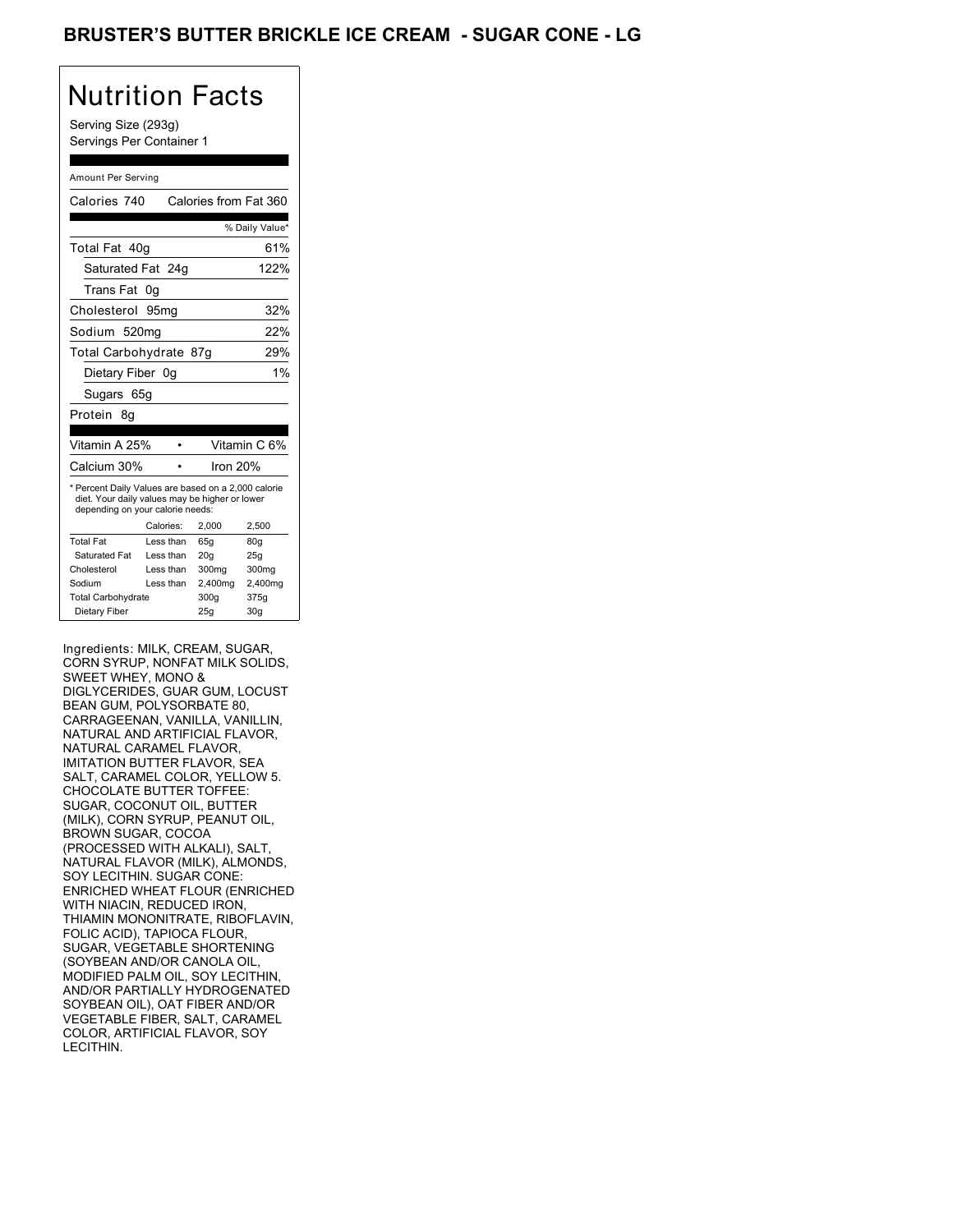## BRUSTER'S BUTTER BRICKLE ICE CREAM - CAKE CONE - SM

## Nutrition Facts

Serving Size (146g) Servings Per Container 1

### Amount Per Serving

| Calories 370                                                                                                                              |           |           | Calories from Fat 180 |                 |
|-------------------------------------------------------------------------------------------------------------------------------------------|-----------|-----------|-----------------------|-----------------|
|                                                                                                                                           |           |           |                       | % Daily Value*  |
| Total Fat 20g                                                                                                                             |           |           |                       | 31%             |
| Saturated Fat 12g                                                                                                                         |           |           |                       | 61%             |
| Trans Fat                                                                                                                                 | 0g        |           |                       |                 |
| Cholesterol 50mg                                                                                                                          |           |           |                       | 16%             |
| Sodium 260mg                                                                                                                              |           |           |                       | 11%             |
| Total Carbohydrate 42g                                                                                                                    |           |           |                       | 14%             |
| Dietary Fiber 0g                                                                                                                          |           |           |                       | 0%              |
| Sugars 31g                                                                                                                                |           |           |                       |                 |
| Protein 4a                                                                                                                                |           |           |                       |                 |
|                                                                                                                                           |           |           |                       |                 |
| Vitamin A 10%                                                                                                                             |           |           |                       | Vitamin C 2%    |
| Calcium 15%                                                                                                                               |           |           | Iron 10%              |                 |
| * Percent Daily Values are based on a 2,000 calorie<br>diet. Your daily values may be higher or lower<br>depending on your calorie needs: |           |           |                       |                 |
|                                                                                                                                           | Calories: |           | 2.000                 | 2,500           |
| <b>Total Fat</b>                                                                                                                          |           | Less than | 65q                   | 80q             |
| Saturated Fat                                                                                                                             |           | Less than | 20q                   | 25q             |
| Cholesterol                                                                                                                               |           | Less than | 300mg                 | 300mg           |
| Sodium                                                                                                                                    |           | Less than | 2,400mg               | 2,400mg         |
| <b>Total Carbohydrate</b>                                                                                                                 |           |           | 300g                  | 375g            |
| Dietary Fiber                                                                                                                             |           |           | 25q                   | 30 <sub>g</sub> |

Ingredients: MILK, CREAM, SUGAR, CORN SYRUP, NONFAT MILK SOLIDS, SWEET WHEY, MONO & DIGLYCERIDES, GUAR GUM, LOCUST BEAN GUM, POLYSORBATE 80, CARRAGEENAN, VANILLA, VANILLIN, NATURAL AND ARTIFICIAL FLAVOR, NATURAL CARAMEL FLAVOR, IMITATION BUTTER FLAVOR, SEA SALT, CARAMEL COLOR, YELLOW 5. CHOCOLATE BUTTER TOFFEE: SUGAR, COCONUT OIL, BUTTER (MILK), CORN SYRUP, PEANUT OIL, BROWN SUGAR, COCOA (PROCESSED WITH ALKALI), SALT, NATURAL FLAVOR (MILK), ALMONDS, SOY LECITHIN. CAKE CONE: ENRICHED WHEAT FLOUR (ENRICHED WITH NIACIN, REDUCED IRON, THIAMIN MONONITRATE, RIBOFLAVIN, FOLIC ACID), TAPIOCA FLOUR, SUGAR, VEGETABLE OIL SHORTENING (SOYBEAN AND/OR CANOLA OIL, MODIFIED PALM OIL, SOY LECITHIN, AND/OR PARTIALLY HYDROGENATED SOYBEAN OIL), LEAVENING (SODIUM BICARBONATE, AMMONIUM BICARBONATE), SALT, NATURAL FLAVOR, ANNATTO (VEGETABLE COLOR).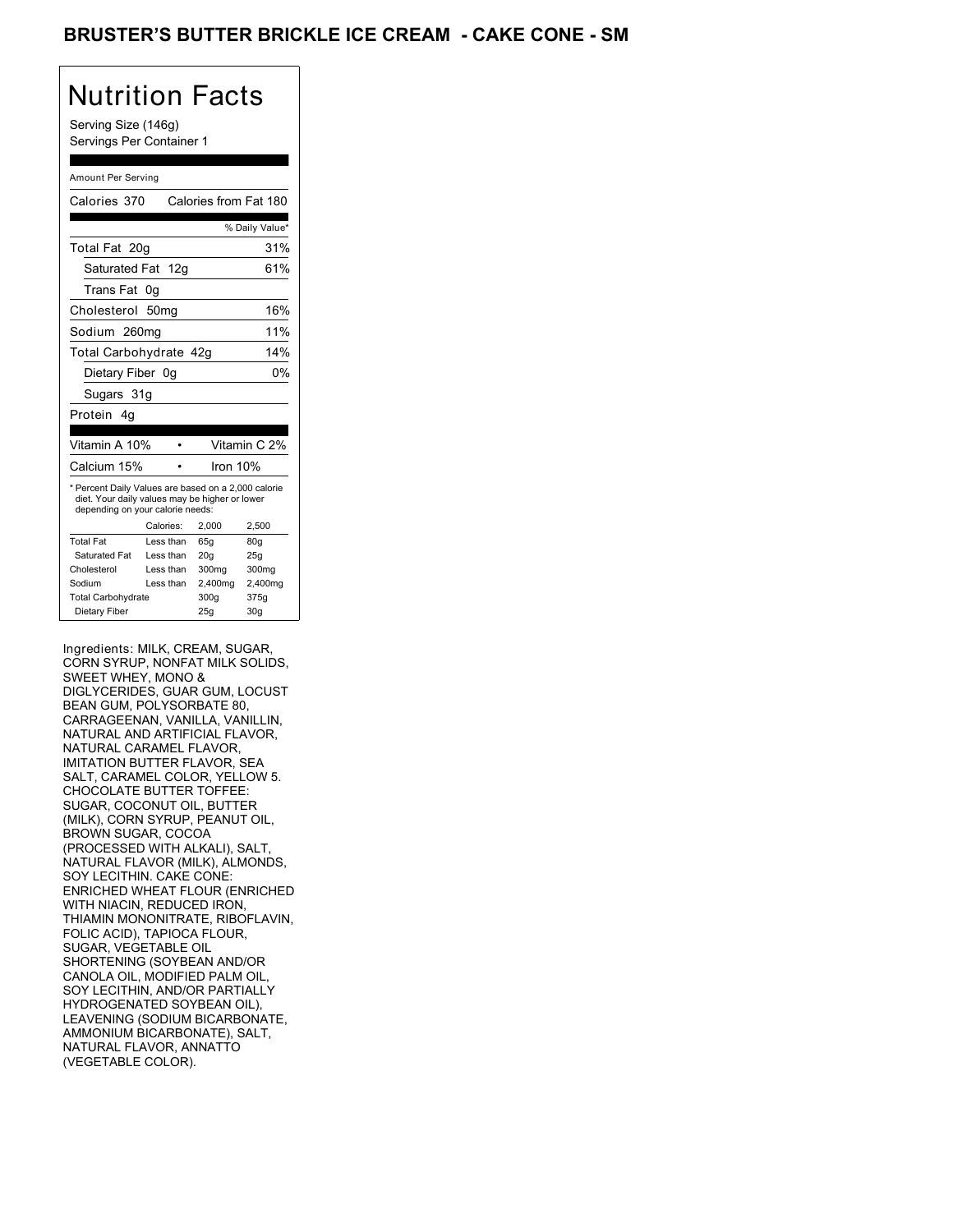## BRUSTER'S BUTTER BRICKLE ICE CREAM **- CAKE CONE - REG**

# Nutrition Facts

Serving Size (216g) Servings Per Container 1

### Amount Per Serving

| Calories 540                                                                                                                              |           | Calories from Fat 270 |                 |
|-------------------------------------------------------------------------------------------------------------------------------------------|-----------|-----------------------|-----------------|
|                                                                                                                                           |           |                       | % Daily Value*  |
| Total Fat 30g                                                                                                                             |           |                       | 46%             |
| Saturated Fat 18g                                                                                                                         |           |                       | 91%             |
| Trans Fat                                                                                                                                 | 0g        |                       |                 |
| Cholesterol 70mg                                                                                                                          |           |                       | 24%             |
| Sodium 380mg                                                                                                                              |           |                       | 16%             |
| Total Carbohydrate 61g                                                                                                                    |           |                       | 20%             |
| Dietary Fiber 0g                                                                                                                          |           |                       | 0%              |
| Sugars 47g                                                                                                                                |           |                       |                 |
| Protein<br>6g                                                                                                                             |           |                       |                 |
|                                                                                                                                           |           |                       |                 |
| Vitamin A 15%                                                                                                                             |           |                       | Vitamin C 4%    |
| Calcium 20%                                                                                                                               |           | Iron 15%              |                 |
| * Percent Daily Values are based on a 2,000 calorie<br>diet. Your daily values may be higher or lower<br>depending on your calorie needs: |           |                       |                 |
|                                                                                                                                           | Calories: | 2.000                 | 2,500           |
| <b>Total Fat</b>                                                                                                                          | Less than | 65q                   | 80q             |
| Saturated Fat                                                                                                                             | Less than | 20q                   | 25g             |
| Cholesterol                                                                                                                               | Less than | 300mg                 | 300mg           |
| Sodium                                                                                                                                    | Less than | 2,400mg               | 2,400mg         |
| <b>Total Carbohydrate</b>                                                                                                                 |           | 300q                  | 375g            |
| Dietary Fiber                                                                                                                             |           | 25q                   | 30 <sub>q</sub> |

Ingredients: MILK, CREAM, SUGAR, CORN SYRUP, NONFAT MILK SOLIDS, SWEET WHEY, MONO & DIGLYCERIDES, GUAR GUM, LOCUST BEAN GUM, POLYSORBATE 80, CARRAGEENAN, VANILLA, VANILLIN, NATURAL AND ARTIFICIAL FLAVOR, NATURAL CARAMEL FLAVOR, IMITATION BUTTER FLAVOR, SEA SALT, CARAMEL COLOR, YELLOW 5. CHOCOLATE BUTTER TOFFEE: SUGAR, COCONUT OIL, BUTTER (MILK), CORN SYRUP, PEANUT OIL, BROWN SUGAR, COCOA (PROCESSED WITH ALKALI), SALT, NATURAL FLAVOR (MILK), ALMONDS, SOY LECITHIN. CAKE CONE: ENRICHED WHEAT FLOUR (ENRICHED WITH NIACIN, REDUCED IRON, THIAMIN MONONITRATE, RIBOFLAVIN, FOLIC ACID), TAPIOCA FLOUR, SUGAR, VEGETABLE OIL SHORTENING (SOYBEAN AND/OR CANOLA OIL, MODIFIED PALM OIL, SOY LECITHIN, AND/OR PARTIALLY HYDROGENATED SOYBEAN OIL), LEAVENING (SODIUM BICARBONATE, AMMONIUM BICARBONATE), SALT, NATURAL FLAVOR, ANNATTO (VEGETABLE COLOR).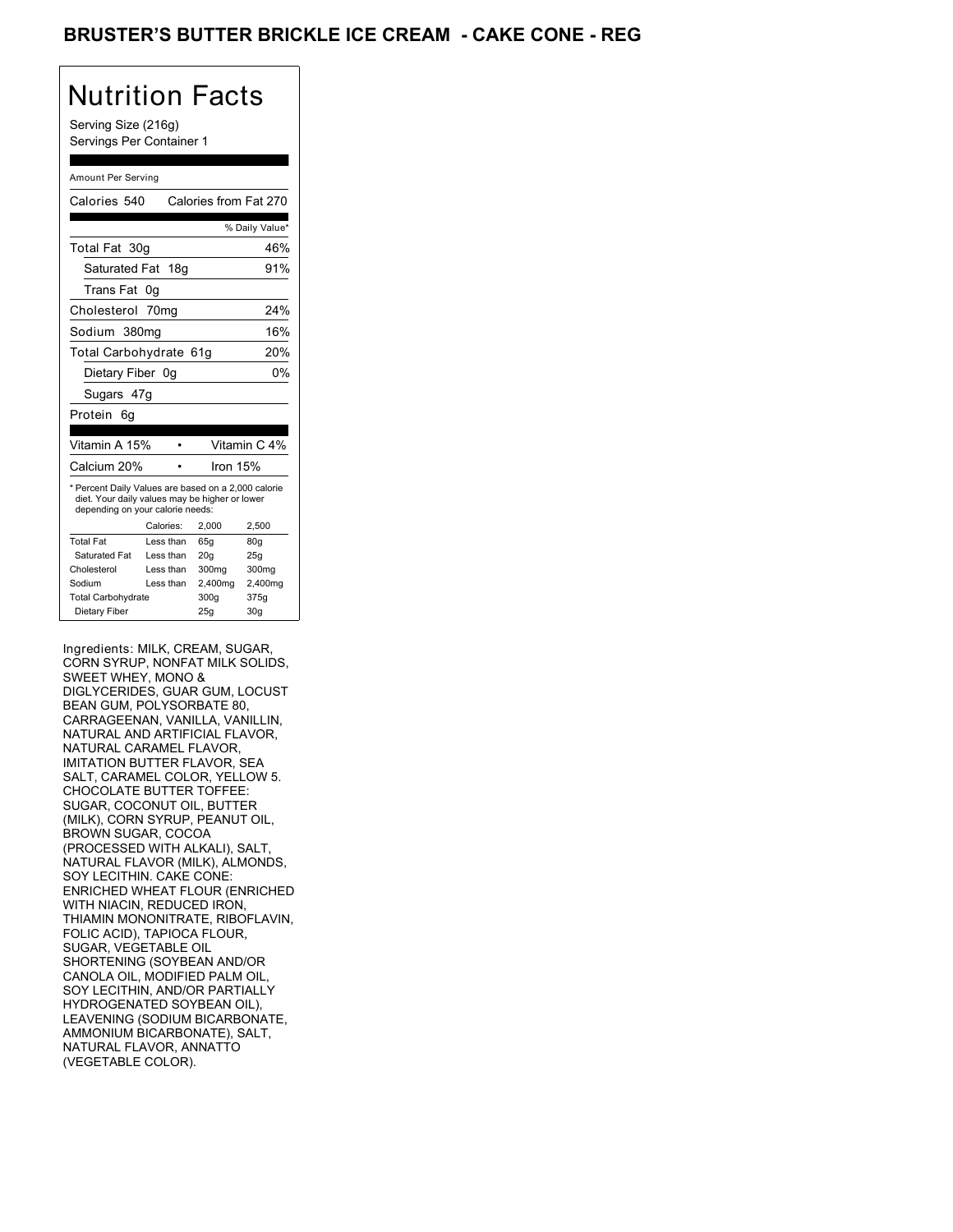## BRUSTER'S BUTTER BRICKLE ICE CREAM **- CAKE CONE - LG**

## Nutrition Facts

Serving Size (286g) Servings Per Container 1

### Amount Per Serving

| Calories 710                                                                                                                              |    |           | Calories from Fat 360 |                 |
|-------------------------------------------------------------------------------------------------------------------------------------------|----|-----------|-----------------------|-----------------|
|                                                                                                                                           |    |           |                       | % Daily Value*  |
|                                                                                                                                           |    |           |                       |                 |
| Total Fat 40q                                                                                                                             |    |           |                       | 61%             |
| Saturated Fat 24q                                                                                                                         |    |           |                       | 122%            |
| Trans Fat                                                                                                                                 | 0g |           |                       |                 |
| Cholesterol 95mg                                                                                                                          |    |           |                       | 32%             |
| Sodium 510mg                                                                                                                              |    |           |                       | 21%             |
| Total Carbohydrate 80g                                                                                                                    |    |           |                       | 27%             |
| Dietary Fiber 0g                                                                                                                          |    |           |                       | 1%              |
| Sugars 62g                                                                                                                                |    |           |                       |                 |
| Protein<br>8g                                                                                                                             |    |           |                       |                 |
|                                                                                                                                           |    |           |                       |                 |
| Vitamin A 25%                                                                                                                             |    |           |                       | Vitamin C 6%    |
| Calcium 25%                                                                                                                               |    |           | Iron 20%              |                 |
| * Percent Daily Values are based on a 2,000 calorie<br>diet. Your daily values may be higher or lower<br>depending on your calorie needs: |    |           |                       |                 |
|                                                                                                                                           |    | Calories: | 2.000                 | 2,500           |
| <b>Total Fat</b>                                                                                                                          |    | Less than | 65q                   | 80q             |
| Saturated Fat                                                                                                                             |    | Less than | 20q                   | 25q             |
| Cholesterol                                                                                                                               |    | Less than | 300mg                 | 300mg           |
| Sodium                                                                                                                                    |    | Less than | 2,400mg               | 2,400mg         |
| <b>Total Carbohydrate</b>                                                                                                                 |    |           | 300q                  | 375g            |
| Dietary Fiber                                                                                                                             |    |           | 25q                   | 30 <sub>q</sub> |

Ingredients: MILK, CREAM, SUGAR, CORN SYRUP, NONFAT MILK SOLIDS, SWEET WHEY, MONO & DIGLYCERIDES, GUAR GUM, LOCUST BEAN GUM, POLYSORBATE 80, CARRAGEENAN, VANILLA, VANILLIN, NATURAL AND ARTIFICIAL FLAVOR, NATURAL CARAMEL FLAVOR, IMITATION BUTTER FLAVOR, SEA SALT, CARAMEL COLOR, YELLOW 5. CHOCOLATE BUTTER TOFFEE: SUGAR, COCONUT OIL, BUTTER (MILK), CORN SYRUP, PEANUT OIL, BROWN SUGAR, COCOA (PROCESSED WITH ALKALI), SALT, NATURAL FLAVOR (MILK), ALMONDS, SOY LECITHIN. CAKE CONE: ENRICHED WHEAT FLOUR (ENRICHED WITH NIACIN, REDUCED IRON, THIAMIN MONONITRATE, RIBOFLAVIN, FOLIC ACID), TAPIOCA FLOUR, SUGAR, VEGETABLE OIL SHORTENING (SOYBEAN AND/OR CANOLA OIL, MODIFIED PALM OIL, SOY LECITHIN, AND/OR PARTIALLY HYDROGENATED SOYBEAN OIL), LEAVENING (SODIUM BICARBONATE, AMMONIUM BICARBONATE), SALT, NATURAL FLAVOR, ANNATTO (VEGETABLE COLOR).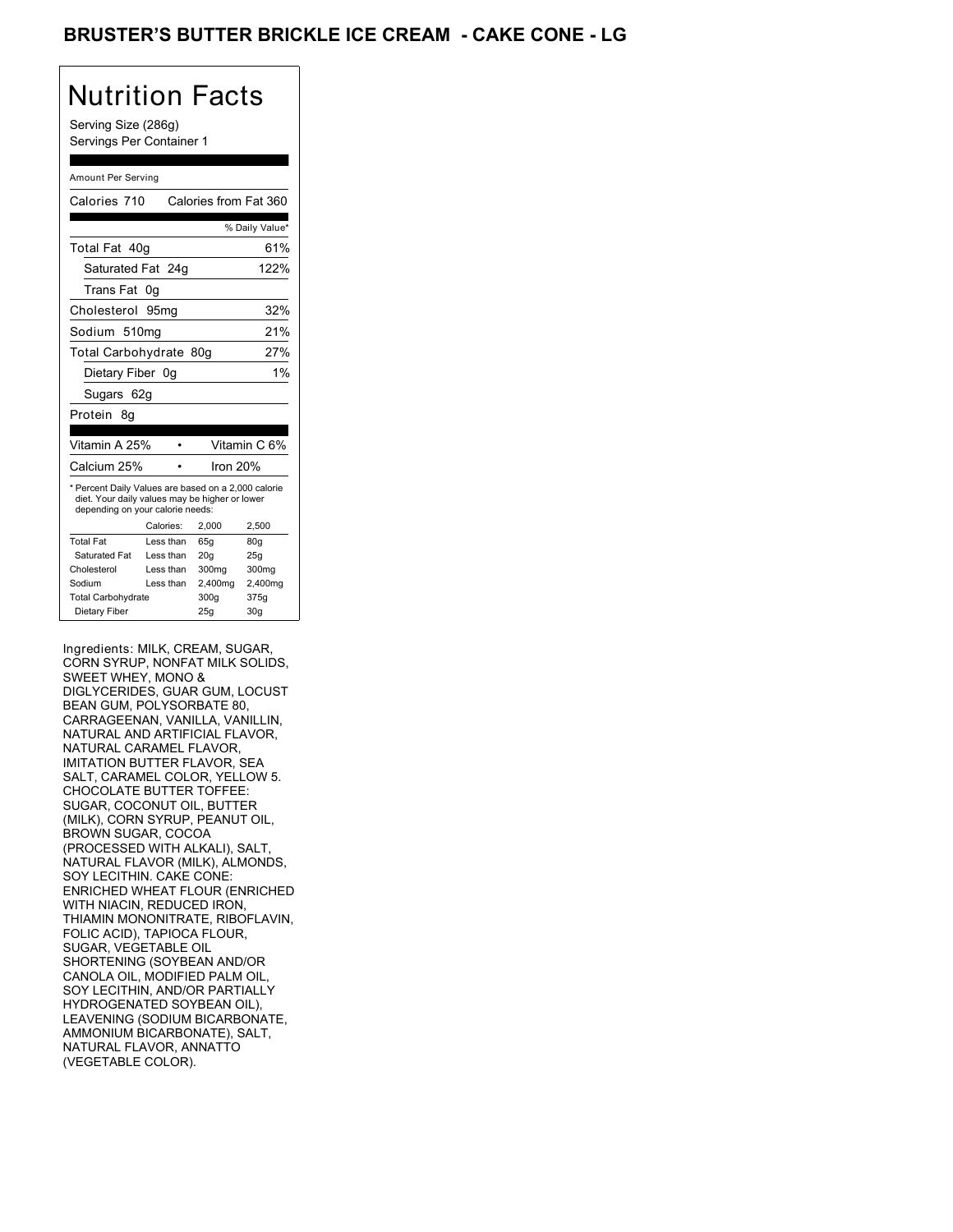## BRUSTER'S BUTTER BRICKLE ICE CREAM - WAFFLE CONE - SM

# Nutrition Facts

Serving Size (170g) Servings Per Container 1

### Amount Per Serving

| Calories 470                                                                                                                              |                  |     |          | Calories from Fat 210 |
|-------------------------------------------------------------------------------------------------------------------------------------------|------------------|-----|----------|-----------------------|
|                                                                                                                                           |                  |     |          | % Daily Value*        |
| Total Fat 23g                                                                                                                             |                  |     |          | 35%                   |
| Saturated Fat 13g                                                                                                                         |                  |     |          | 65%                   |
| Trans Fat                                                                                                                                 | 0g               |     |          |                       |
| Cholesterol                                                                                                                               | 55 <sub>mq</sub> |     |          | 19%                   |
| Sodium 250mg                                                                                                                              |                  |     |          | 10%                   |
| Total Carbohydrate 60g                                                                                                                    |                  |     |          | 20%                   |
| Dietary Fiber 0g                                                                                                                          |                  |     |          | 0%                    |
| Sugars 41g                                                                                                                                |                  |     |          |                       |
| Protein<br>5q                                                                                                                             |                  |     |          |                       |
|                                                                                                                                           |                  |     |          |                       |
| Vitamin A 10%                                                                                                                             |                  |     |          | Vitamin C 2%          |
| Calcium 15%                                                                                                                               |                  |     | Iron 10% |                       |
| * Percent Daily Values are based on a 2,000 calorie<br>diet. Your daily values may be higher or lower<br>depending on your calorie needs: |                  |     |          |                       |
|                                                                                                                                           | Calories:        |     | 2,000    | 2,500                 |
| <b>Total Fat</b>                                                                                                                          | Less than        | 65q |          | 80q                   |
| Saturated Fat                                                                                                                             | Less than        | 20q |          | 25q                   |
| Cholesterol                                                                                                                               | Less than        |     | 300mg    | 300mg                 |
| Sodium                                                                                                                                    | Less than        |     | 2,400mg  | 2,400mg               |
| <b>Total Carbohydrate</b>                                                                                                                 |                  |     | 300g     | 375g                  |
| Dietary Fiber                                                                                                                             |                  | 25q |          | 30 <sub>g</sub>       |

Ingredients: MILK, CREAM, SUGAR, CORN SYRUP, NONFAT MILK SOLIDS, SWEET WHEY, MONO & DIGLYCERIDES, GUAR GUM, LOCUST BEAN GUM, POLYSORBATE 80, CARRAGEENAN, VANILLA, VANILLIN, NATURAL AND ARTIFICIAL FLAVOR, NATURAL CARAMEL FLAVOR, IMITATION BUTTER FLAVOR, SEA SALT, CARAMEL COLOR, YELLOW 5. CHOCOLATE BUTTER TOFFEE: SUGAR, COCONUT OIL, BUTTER (MILK), CORN SYRUP, PEANUT OIL, BROWN SUGAR, COCOA (PROCESSED WITH ALKALI), SALT, NATURAL FLAVOR (MILK), ALMONDS, SOY LECITHIN. WAFFLE CONE: ENRICHED BLEACHED WHEAT FLOUR (ENRICHED WITH NIACIN, REDUCED IRON, THIAMIN MONONITRATE, RIBOFLAVIN, FOLIC ACID), SUGAR, VEGETABLE SHORTENING (PARTIALLY HYDROGENATED SOYBEAN AND COTTONSEED OILS), WHOLE EGG, ARTIFICIAL FLAVOR (INCLUDING MALTODEXTRIN, MODIFIED CORNSTARCH, BUTTER, BUTTERMILK), DEXTROSE, SOY LECITHIN, ARTIFICIAL VANILLA FLAVOR.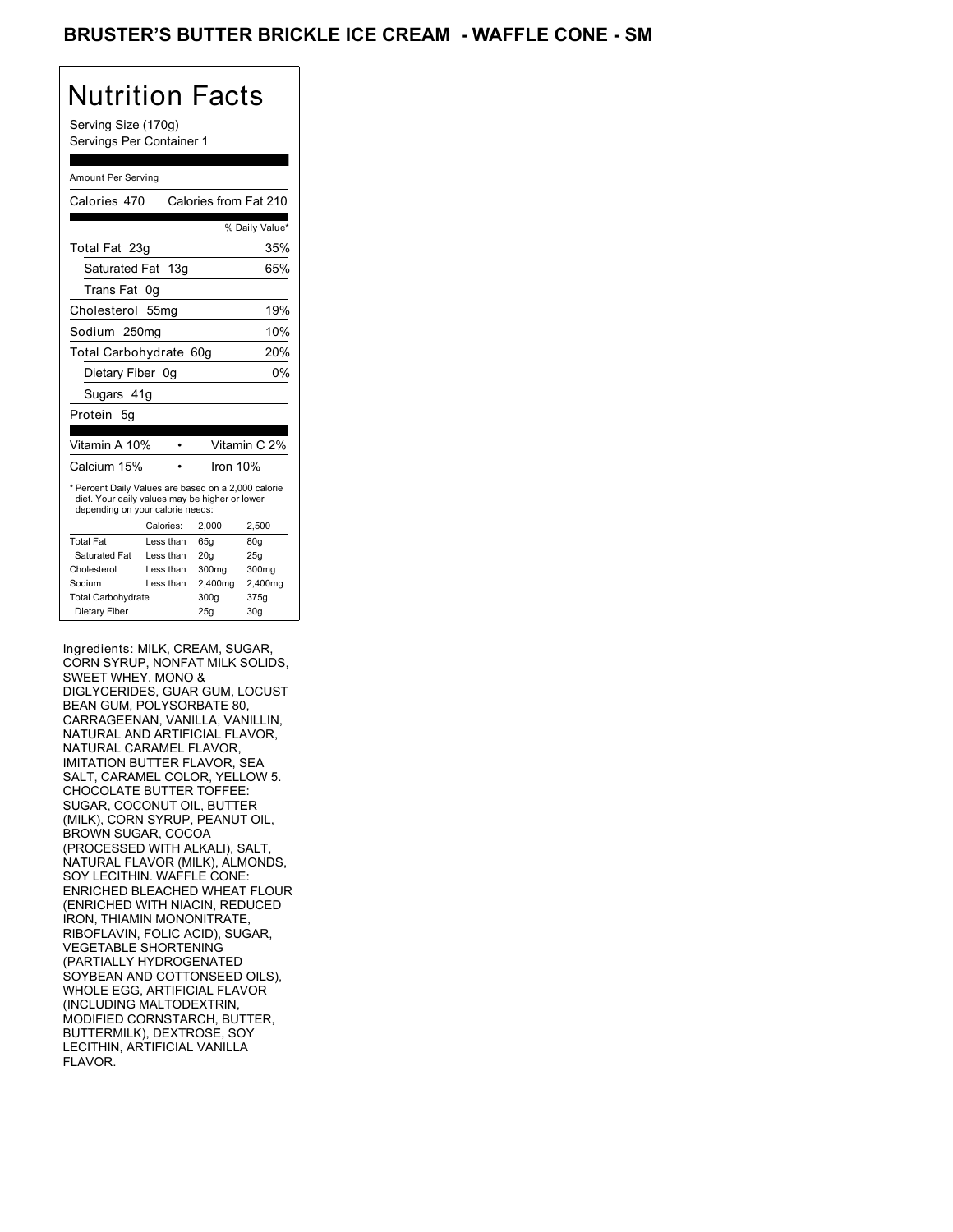## BRUSTER'S BUTTER BRICKLE ICE CREAM - WAFFLE CONE - REG

# Nutrition Facts

Serving Size (240g) Servings Per Container 1

#### Amount Per Serving

| Calories 640                                                                                                                              |           | Calories from Fat 290 |                 |
|-------------------------------------------------------------------------------------------------------------------------------------------|-----------|-----------------------|-----------------|
|                                                                                                                                           |           |                       |                 |
|                                                                                                                                           |           |                       | % Daily Value*  |
| Total Fat 33g                                                                                                                             |           |                       | 50%             |
| Saturated Fat 19g                                                                                                                         |           |                       | 95%             |
| Trans Fat                                                                                                                                 | 0g        |                       |                 |
| Cholesterol 80mg                                                                                                                          |           |                       | 27%             |
| Sodium 370mg                                                                                                                              |           |                       | 16%             |
| Total Carbohydrate 79g                                                                                                                    |           |                       | 26%             |
| Dietary Fiber 0g                                                                                                                          |           |                       | 0%              |
| Sugars 57g                                                                                                                                |           |                       |                 |
| Protein 7q                                                                                                                                |           |                       |                 |
|                                                                                                                                           |           |                       |                 |
| Vitamin A 15%                                                                                                                             |           |                       | Vitamin C 4%    |
| Calcium 20%                                                                                                                               |           | Iron 15%              |                 |
| * Percent Daily Values are based on a 2,000 calorie<br>diet. Your daily values may be higher or lower<br>depending on your calorie needs: |           |                       |                 |
|                                                                                                                                           | Calories: | 2.000                 | 2,500           |
| <b>Total Fat</b>                                                                                                                          | Less than | 65q                   | 80q             |
| <b>Saturated Fat</b>                                                                                                                      | Less than | 20q                   | 25q             |
| Cholesterol                                                                                                                               | Less than | 300mg                 | 300mg           |
| Sodium                                                                                                                                    | Less than | 2,400mg               | 2,400mg         |
| <b>Total Carbohydrate</b>                                                                                                                 |           | 300g                  | 375g            |
| Dietary Fiber                                                                                                                             |           | 25q                   | 30 <sub>g</sub> |

Ingredients: MILK, CREAM, SUGAR, CORN SYRUP, NONFAT MILK SOLIDS, SWEET WHEY, MONO & DIGLYCERIDES, GUAR GUM, LOCUST BEAN GUM, POLYSORBATE 80, CARRAGEENAN, VANILLA, VANILLIN, NATURAL AND ARTIFICIAL FLAVOR, NATURAL CARAMEL FLAVOR, IMITATION BUTTER FLAVOR, SEA SALT, CARAMEL COLOR, YELLOW 5. CHOCOLATE BUTTER TOFFEE: SUGAR, COCONUT OIL, BUTTER (MILK), CORN SYRUP, PEANUT OIL, BROWN SUGAR, COCOA (PROCESSED WITH ALKALI), SALT, NATURAL FLAVOR (MILK), ALMONDS, SOY LECITHIN. WAFFLE CONE: ENRICHED BLEACHED WHEAT FLOUR (ENRICHED WITH NIACIN, REDUCED IRON, THIAMIN MONONITRATE, RIBOFLAVIN, FOLIC ACID), SUGAR, VEGETABLE SHORTENING (PARTIALLY HYDROGENATED SOYBEAN AND COTTONSEED OILS), WHOLE EGG, ARTIFICIAL FLAVOR (INCLUDING MALTODEXTRIN, MODIFIED CORNSTARCH, BUTTER, BUTTERMILK), DEXTROSE, SOY LECITHIN, ARTIFICIAL VANILLA FLAVOR.